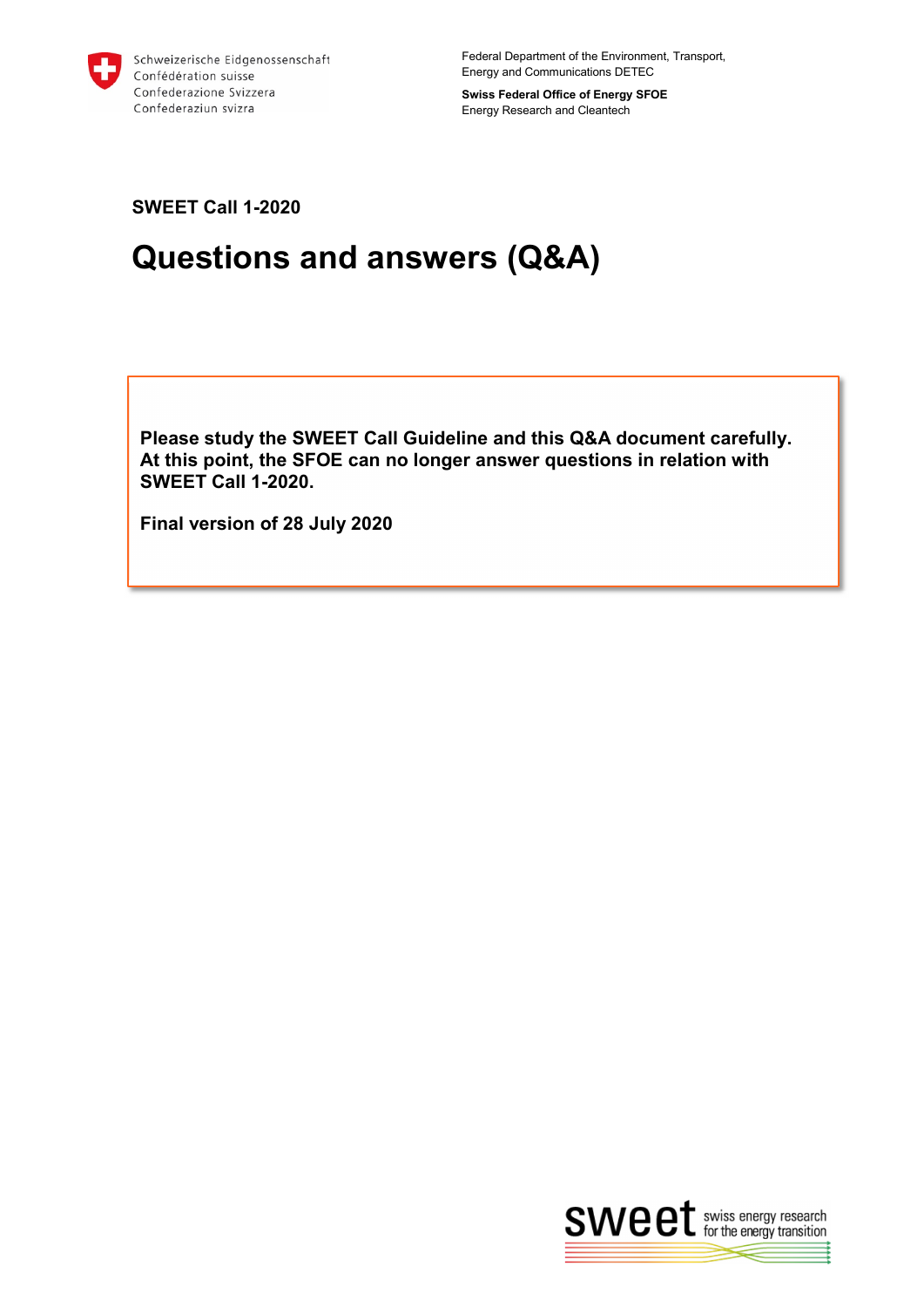## **1 General questions**

**Q 1.1a: W***hat is the relationship between this call and the preproposals we sent out earlier this year"? I.e.: were there any direct feedbacks to the groups at the hearing level? Or what where the preproposals used for, as it seems that this call targets exactly the same areas as the hearing*  one  $\rightarrow$  what was the hearing for?

#### **Q 1.1b: I was wondering if there would be a formal answer to our proposal for research topics***?*

#### **Answer:**

We refer to Chapter 2 (Introduction – SWEET) of the Call Guideline: the SFOE contacted the research community to submit «potential research topics» for SWEET Call 1-2020 during the so-called «stakeholder consultation phase» prior to the publication of this call. The submitted suggestions served as input for the formulation of the research challenges. There will be no additional communication and no formal response from the SFOE with regard to the submission of potential research topics.

Please note that the proposed potential research topics should not be confused with a pre-proposal. SWEET Call 1-2020 is a one-step procedure with one definitive proposal to be submitted by 12 October 2020. The previous submission of potential research topics will not affect the evaluation of a subsequent proposal for SWEET Call 1-2020.

## **Q 1.2: Would it be possible to receive the list of submitted potential research topics during the consultation phase?**

#### **Answer:**

As explicitly communicated in the «Request for Information on Potential Research Topics», proposals submitted to the SFOE are treated confidentially. Such a list can thus not be published.

**Q 1.3: The question arose as to the "broad topics" of the next calls**, so that the laboratories could better plan and prioritize their participation in the SWEET program. Would it be thinkable to have some "rough plan" published in this regard?

#### **Answer:**

At this time we only answer questions in relation with SWEET Call 1-2020. The SFOE will inform in due course about further calls.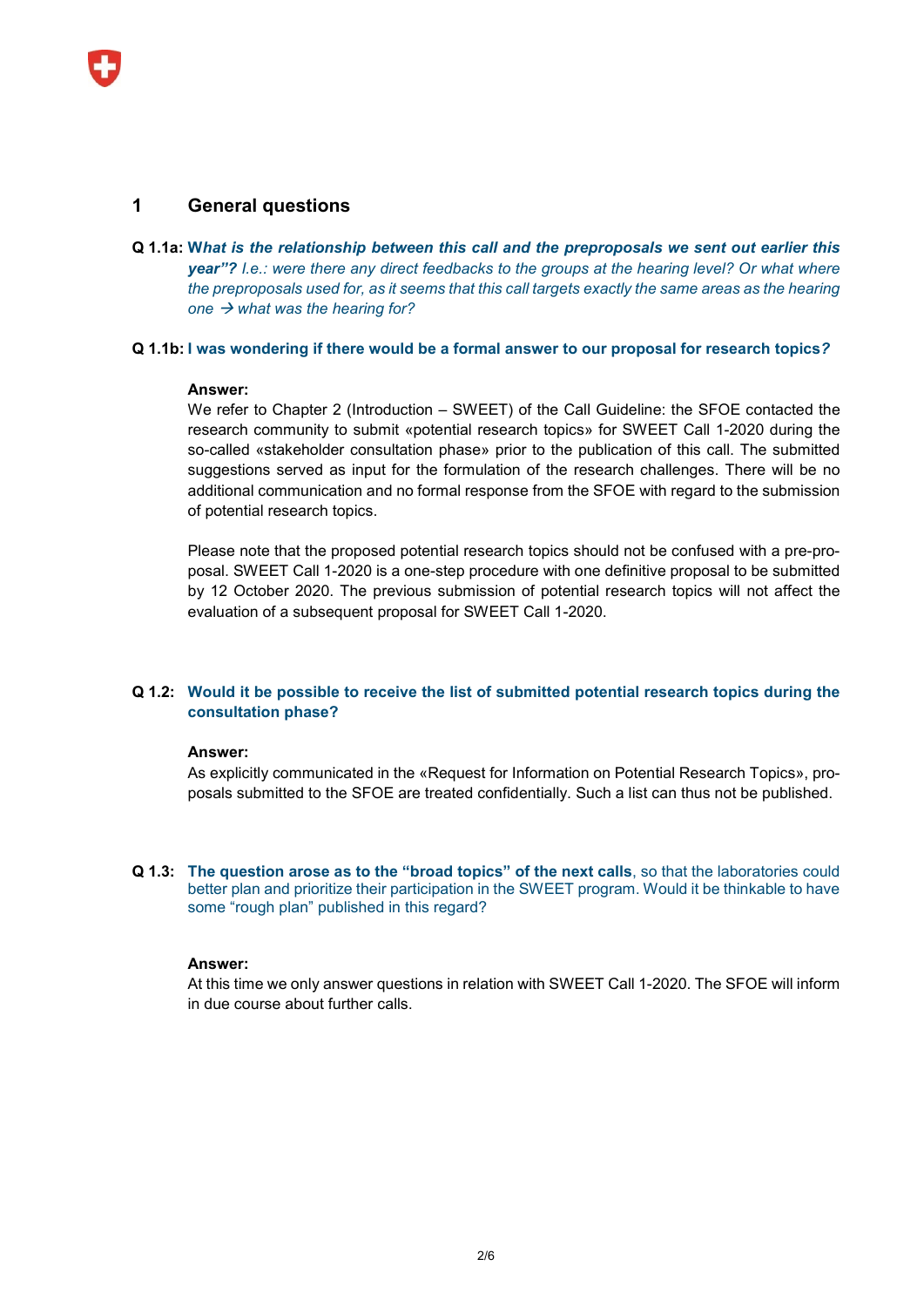# **2 Questions related to the scope of the call**

**Q 2.1:** *Based on our proposal and in light of the guidelines, I would like to know whether I could receive any feedback on our preliminary research angle, either through e-mail or through the organization of a short phone call. It appears that our concept can be eligible for sections 4.1 and 4.2., and we would like to build an ambitious research program [..]. Building an ambitious and executable plan would be facilitated by discussing with your office.*

#### **Answer:**

The scope and expected impact of each research challenge is described in detail in Chapter 4 (Objective of SWEET Call 1-2020) of the Call Guideline. Please note that this is an open and competitive call. Therefore, **the SFOE will neither provide preliminary feedback nor have any private discussions with potential applicants as long as the call is open**. It is up to the applicant to carefully study the scope of each research challenge and draft their proposal accordingly.

**Q 2.2:** *We have a question about the scope of the third research challenge "Enabling renewables for heating and cooling". The scope of this topic is extremely broad. Since it seems impossible to cover all these aspects in adequate depth, certain choices will have to be made. We would be grateful if you could share your expectations with regard to the broadness of the expected proposals. Do all mentioned topics need to be considered, or should we choose the ones with the most significant impact?*

#### **Answer:**

Each specific research challenge is described by the actual challenge, its scope and the expected impact as outlined in Chapter 4 of the Call Guideline. Proposals will be evaluated according to the criteria detailed in Section 6.4 of the Call Guideline. Impact of the research receives particular weight. Consortia should thus focus on the aspects they consider most important and that can be best addressed based on the competences of their members. It is entirely up to the consortia how to respond to a research challenge.

**Q 2.3:** *To understand the scope of the SWEET call better, in particular for challenges 1 and 2, can we consider CO2 to be renewable? My point is that CO2 can be captured in decentralized fashion (from community boilers), and converted in CH4 to be pumped in the Swiss natural gas grid.*

## **Answer:**

This call focuses on renewable energy sources. How to (or whether to) feature  $CO<sub>2</sub>$  in their proposal is up to the applicants.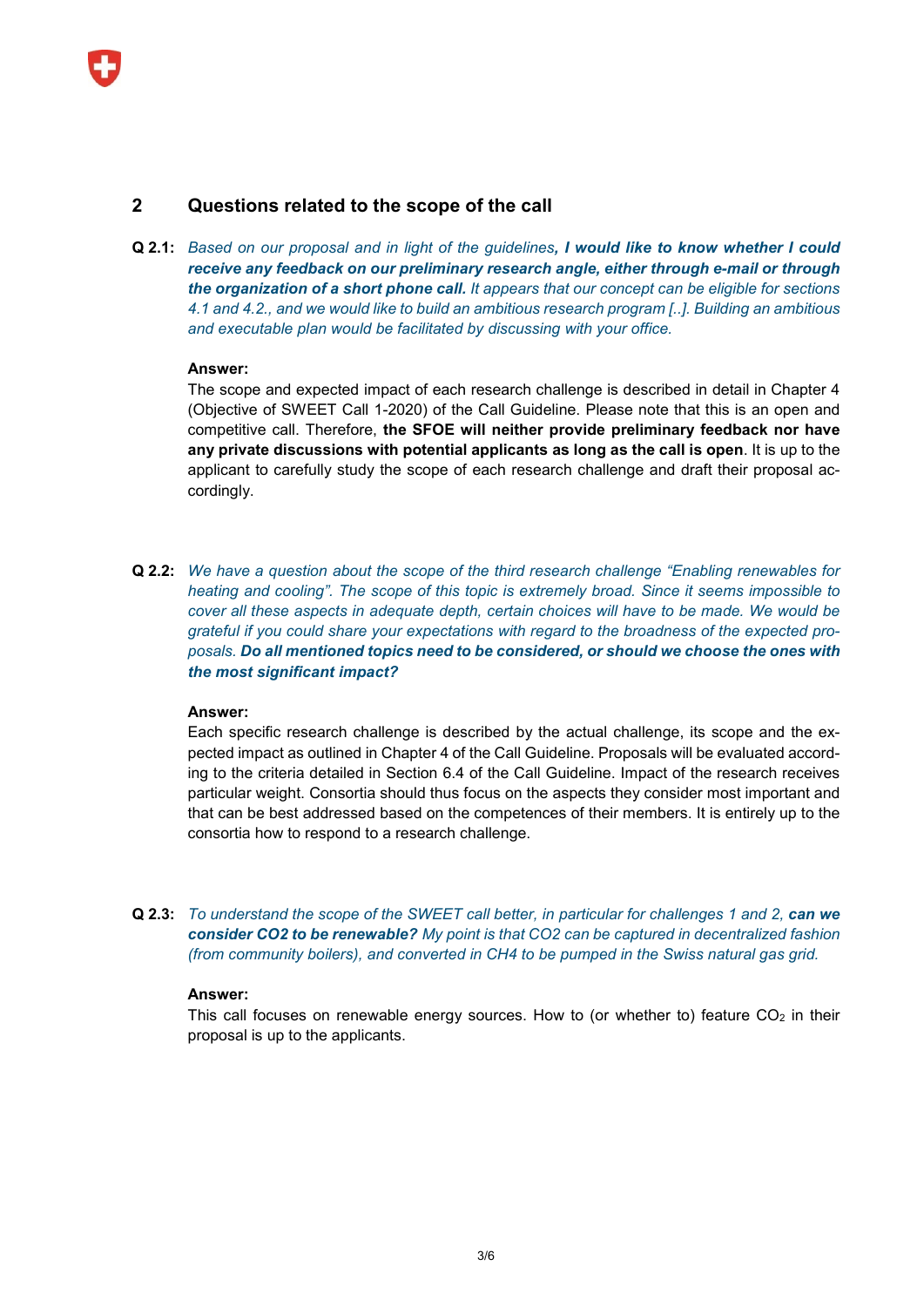

**Q 2.4:** *The four Challenges are of general nature and include various topics (technical and non-technical) within the four challenges. There are two extremes for how the research community can reply to the four challenges:*

*• During the application phase, the research community organises itself into a low number of consortia (maybe only one) applying for each challenge. Each consortium or the only consortium includes a lot of applicants and co-operation partners, who work on a large number of projects covering many different aspects of the call topic. Each project has little direct funding from SWEET but needs substantial third party funding, which might not be guaranteed when the proposal is submitted.*

*• The research community forms a large number of consortia each consisting only of few part*ners. In a few projects, with substantial direct SWEET funding, only a few key aspects of the call *topic (but not all aspects) are worked on. Only one consortium is accepted and all others are excluded for the next 8 years.*

*Does the SFOE have a preference for one of these two extremes?*

#### **Answer:**

A similar question has already been addressed, please refer to **Q 2.2**. The SFOE has no preference with regard to the response of the research community or composition of the consortia. However, we feel we need to clarify two other important points that you raise: (i) Third party funding must be guaranteed by the host institution and partners by means of letters of commitment at the time of proposal submission; (ii) The call guideline and the Q&A document only refer to SWEET Call 1-2020. The SFOE foresees to launch further SWEET Calls in the coming years.

# **3 Questions related to the application procedure**

**Q 3.1:** *What is the size of the expected consortia? Are the foreseen budgets intended for one consortium only, or to be shared between several consortia, e.g. 8 Mio CHF per challenge to be shared by 2-3 consortia? Are the budgets intended per year, or to be spread over e.g. 8 years?*

#### **Answer:**

Please read the Call Guideline carefully. The budget of the call is described in the first paragraph of Chapter 4 (Objective of SWEET Call 1-2020). Details about the composition and term of consortia are provided in Chapter 5 (Rules for participation), in particular in Sections 5.3 - 5.5. The indicated budget per research challenge will be for one consortium and the entire duration. Typically, consortia consist of partners from both academia and private industry or public entities. Additional funding will be available for P+D projects.

**Q 3.2:** *Is there a list with consortia looking for cooperation partners? I could contribute to Research Challenge 4, not as a leader, but as partner. So I am wondering if there is a database with institutions and universities looking for cooperation partners in this domain.*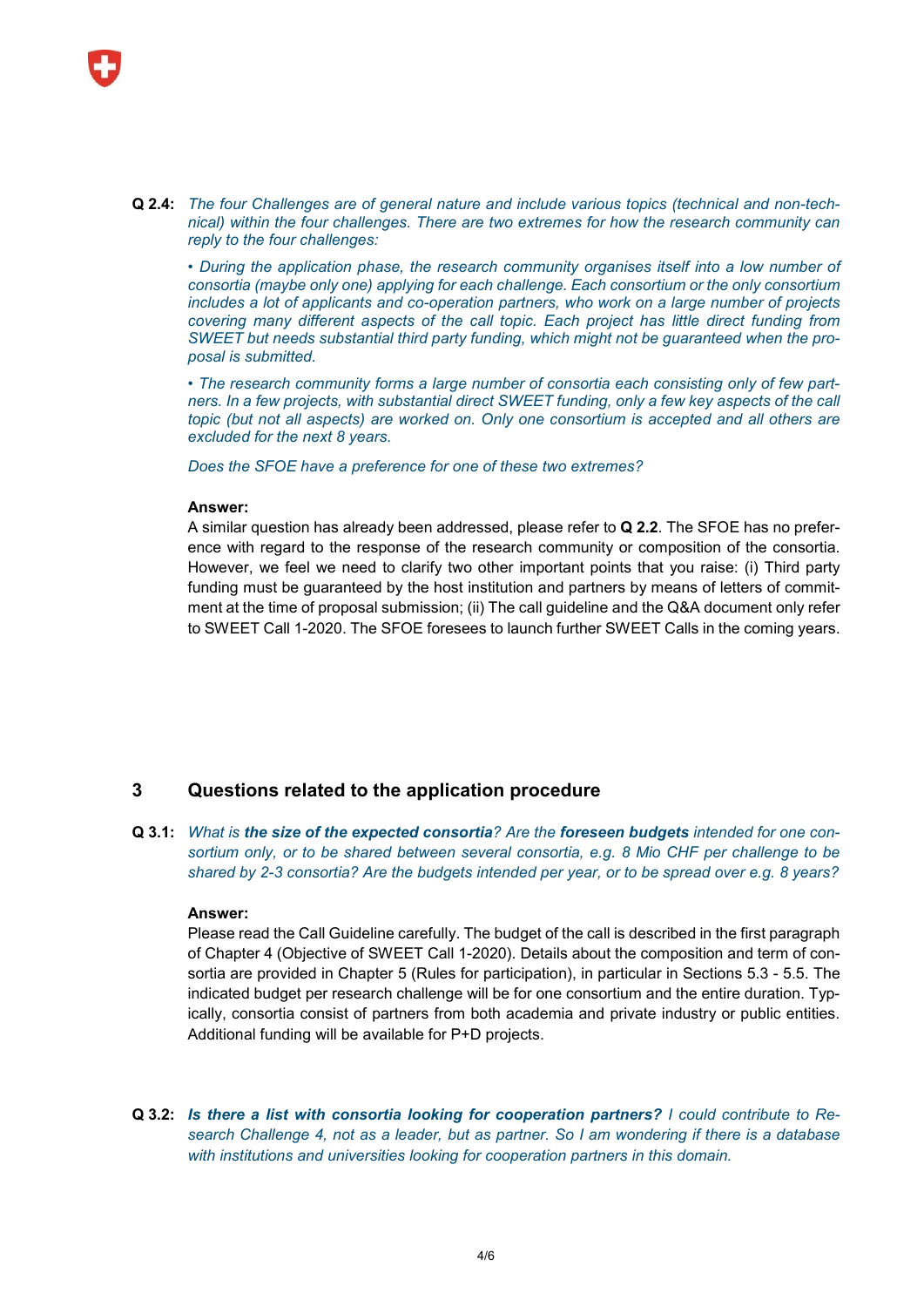#### **Answer:**

The SFOE does not provide a particular platform for interested parties to connect. If you are looking for a project partner or want to share your ideas, we suggest you refer to third party websites such as **[www.energy-connect.ch](http://www.energy-connect.ch/)** or contact potential research partners directly yourself.

**Q 3.3:** *The call document does not mention overheads. How much, if any, overhead can partner institutions, e.g. from the ETH Domain, expect? Is there an agreed rule applying to all ETH Domain institutions or is it planned to negotiate this on a bilateral basis?*

### **Answer** (updated 28 July 2020)**:**

Consortia recommended for funding after evaluation will negotiate a research contract with the SFOE pursuant to Article 16 of the Research and Innovation Promotion Act (RIPA) [1](#page-4-0). Overheads are therefore eligible only if the research program is carried out by third parties. SWEET is managed and implemented by the SFOE. **The specific interdisciplinary and consortia research projects under the SWEET Call are therefore not eligible for Overhead costs.**

## **Q 3.4:** *Under 5.2.2 of the SWEET call it is mentioned that "The host institution is a Swiss institution of higher education and the legal entity applying on behalf of a consortium." Is the Swiss Federal Institute for Forest, Snow and Landscape (WSL) recognized as such?*

#### **Answer:**

Institutions pursuant to Article 4 letter c of the Research and Innovation Promotion Act (RIPA)<sup>1</sup> are eligible as host institution. This includes universities and the two Federal Institutes of Technology, research institutes within the ETH Domain, universities of applied sciences and other accredited higher education institutions.

## **Q 3.5:** *If a foreign private company has a branch office or subsidiary (operated as GmbH) in Switzerland, then can this branch office or subsidiary participate as an applicant in a SWEET consortium as a Swiss partner?*

#### **Answer:**

If the foreign company acts through an independent branch or subsidiary listed in a Swiss commercial registry, it can be considered a Swiss partner.

<span id="page-4-0"></span>Federal Act on the Promotion of Research and Innovation (RIPA; SR 420.1). **[www.admin.ch/opc/en/classified-compilation/20091419/index.html](http://www.admin.ch/opc/en/classified-compilation/20091419/index.html)**